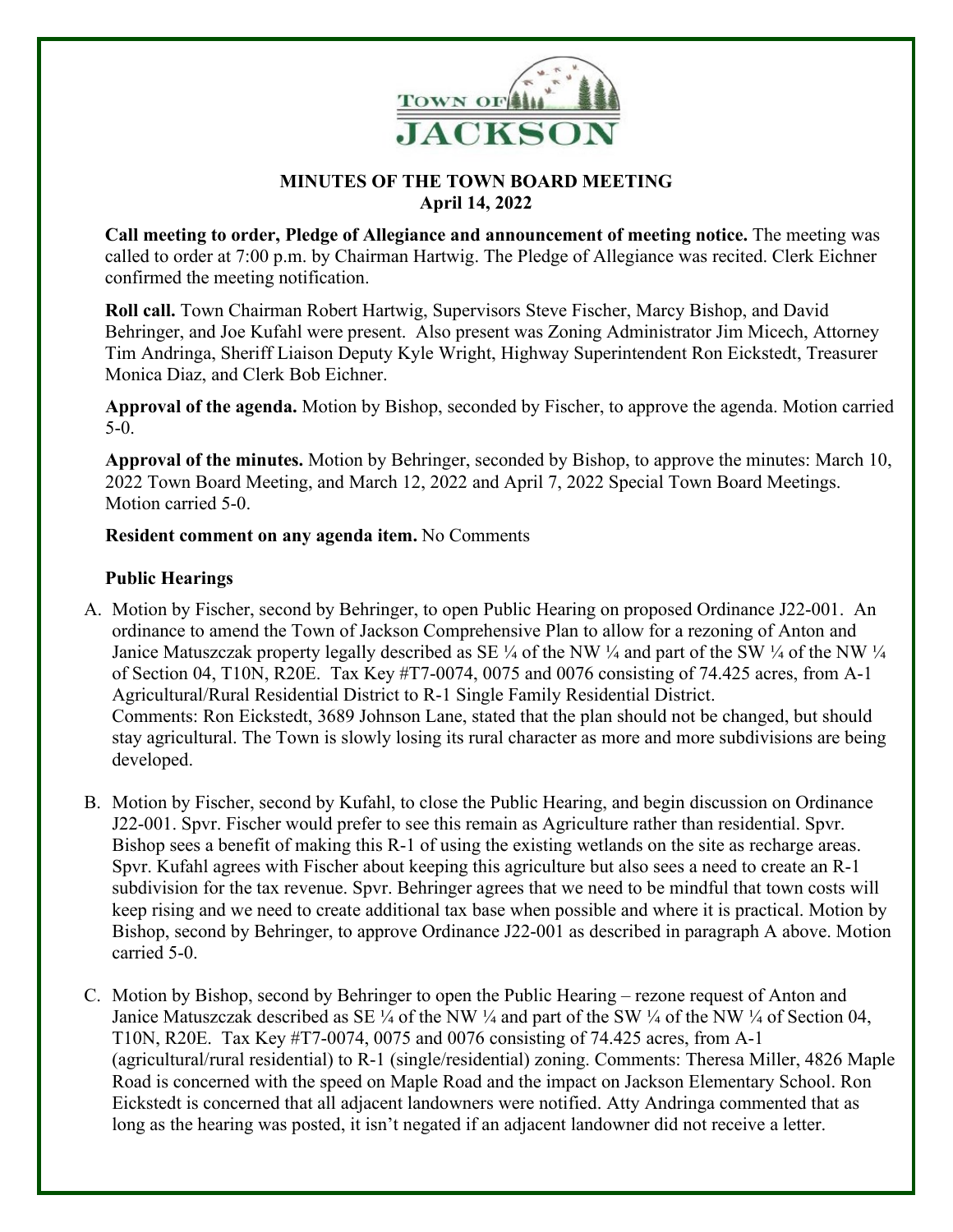Kevin Eickstedt, 1689 STH 60, asked if the developer was required to get signed neighbor agreements for the rezone. Agreements are not required. Allen Fine, 4621 Maple Road would prefer the land stay agricultural. Ron Eickstedt added that if this subdivision moves forward, the Town needs to assure that the roads are constructed to Town standards. He also reiterated his preference that this stay as agricultural land.

**D.** Motion by Behringer, second by Fischer to close the Public Hearing and begin discussion on the rezone rezone request. Spvr. Kufahl noted that these developments bring in much more tax revenue that farms do. Spvr. Bishop stated that she is in favor of this change to allow for smaller lots because she has seen many A-1 subdivisions (5-acre min) be developed with a major portion of the lot not maintained and allowed to grow wild. Smaller lots allow for more affordable lots and the whole lot tends to be maintained nicely, making for nicer neighborhoods. Motion by Behringer, second by Bishop to approve the rezone request as described above in Paragraph C. Motion carried 5-0.

**Update, discussion, and possible action – Lodwick Property Inspection**. Attorney Andringa updated the Board on the status of the Lodwick Special Inspection Warrant. After another round of Court filings. The Judge has stated that the Town is permitted access to the accessory building, and they are permitted to take photos and videos as necessary. The attorney, the Zoning Administrator, and the Sheriff Department will coordinate a date for that inspection. No further action was taken

**Update, discussion, and possible action on financial audit** Auditor Isaac Patterson joined the meeting via phone and presented the draft financial report. During the discussion, the Board stated that the Park Fund be a restricted fund, which Mr. Patterson will correct. A final copy of the report will be available for the Annual Meeting next week. No other action was taken.

**Update, discussion, and possible action – Town Staff office remodeling.** Zoning Administrator Micech and Mark from Design 2 Construct presented a revised design for the remodel. Mark reviewed the whole plan. The next step is to prepare Construction documents for bidding. A motion by Bishop, second by Fischer, to have Design 2 Construct proceed with creation of the construction documents and solicit bids for the work. Motion carried 5-0.

**Update, discussion, and possible action – Sale of Oshkosh Truck**. A final bid was received of \$11,600 was received on April 14. Motion by Fischer, second by Behringer to accept the Bid of \$11,600 for the Oshkosh Truck and accessories. Motion carried 5-0

**Discussion and possible action – Park Spraying** Clerk Eichner is still trying to find out safety requirements for spraying at the Town Hall grounds. Eichner will report again at the May meeting.

**Update, discussion, and possible action – House Number Replacement** A list of approximately one dozen fire numbers that are definitely in need of replacement. Motion by Kufahl, second by Bishop to replace all of the numbers on the list. Motion carried 5-0.

**Discussion and possible action – additional 2022 Road Construction Projects.** Clerk Eichner pointed out that we have approximately \$63,000 in the new restricted road fund. Motion by Bishop, second by Kufahl to add the three remaining subdivisions that were bid, total \$58,389.69 to the Chip Seal contract. Motion by Bishop, second by Behringer, to reserve \$14,000 for a second round of crack filling in the 2022 season. Motion carried 5-0

Washington County Sheriff's Department report – Liaison Deputy Kyle Wright. Deputy Wright introduced himself as our new Sheriff Liaison. Deputy Wright lives in the Strawberry Glen Subdivision. There were 81 incidents reported in March. There have been a series of daytime robberies around Jackson but none yet in the Town. The Department received a grant for body and squad cams.